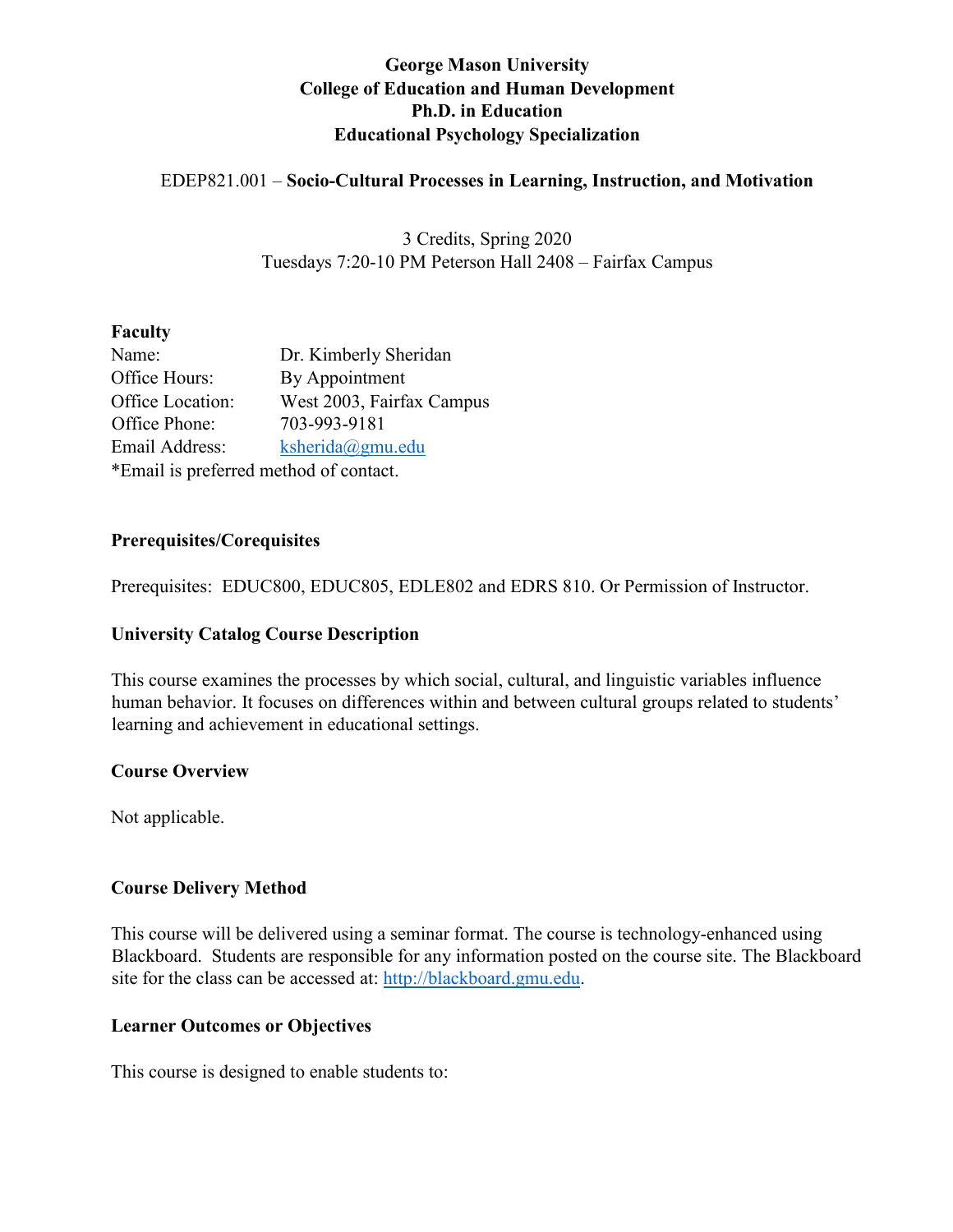- demonstrate understanding (in writing, class discussion and presentations) of major concepts of learning, instruction and motivation as sociocultural processes
- discuss research on how individual and cultural factors form the underpinnings of individual differences in behaviors, beliefs, and attitudes
- use theories and research to analyze whether and how learning and instructional environments and practices address learners' socio-cultural and linguistic differences
- discuss the role of parents, peers, and school on learning in school and out of school
- consider the effects of race, ethnicity, SES, and culture on students' learning in a variety of settings
- Develop and reinforce their critical thinking, oral, and writing skills.

## **Professional Standards**

American Psychological Association (APA): Principles from psychology to advance preK-12 teaching and learning: [http://www.apa.org/ed/schools/teaching-learning/top-twenty-principles.aspx.](http://www.apa.org/ed/schools/teaching-learning/top-twenty-principles.aspx) (Retrieved 1/16/2018).

## **Required Texts**

Vygotsky, L. S. (1978). *Mind in society: The development of higher psychological processes.* **(**M. Cole, V. John-Steiner, S. Scribner, & E. Souberman, Eds.). Cambridge, Massachusetts: Harvard University Press. \* Note: any edition is fine for the purposes of the course.

Available through on-line library system:

Corno, L. & Anderman, E. M. (Eds.) (2015). *Handbook of Educational Psychology*, 3rd edition. Routledge. Available as an e-book in GMU library system. Referred to as HEP in course schedule

#### Additional selections from:

Elliot, A. J., & Dweck, C. S. (2005). *Handbook of competence and motivation.* New York: Guilford Press. Selections available on course Blackboard site. Referred to as HCM in course schedule.

Additional assigned electronic journal articles available in GMU library system and/or on course Blackboard site.

## **Course Performance Evaluation**

It is expected that each student will:

- 1. Read all assigned materials for the course
- 2. Attend each class session
- 3. Participate in classroom activities that reflect critical reading of materials
- 4. Critique and/or discuss assigned articles in class
- 5. Lead class discussion where appropriate
- 6. Respond to weekly journal prompts
- 7. Participate in their group organization profile project actively and responsibly
- 8. Participate in a panel presentation and turn in accompanying materials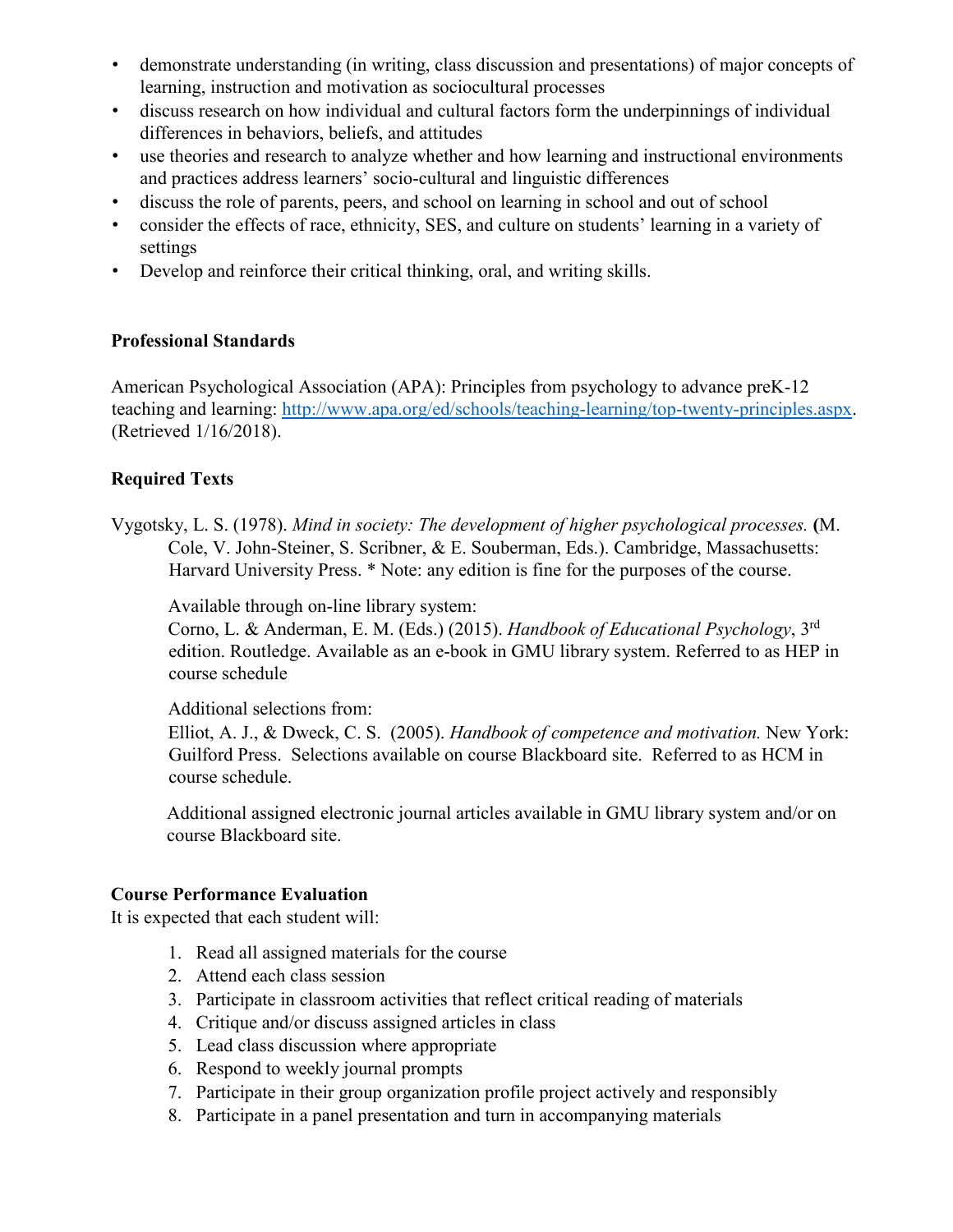Students are expected to submit all assignments on time in the manner outlined by the instructor. Information on assignments are posted on Blackboard, but changes to details and deadlines for assignments may be made during class sessions and students are responsible for this information.

# • **Assignments and/or Examinations (Additional details and deadlines will be provided in class and/or on Blackboard).**

## *Journals and their use in class discussion (30%)*

To facilitate deeper thinking on the class material and class discussion, students are expected to keep a public Blackboard journal in which they write their thoughts. Some weeks will have a specific journal assignment; others should involve reflecting on the week's readings in a way that makes sense to the writer. Journals will be graded for being consistently and thoughtfully kept—journal entries should be made for each week but everyone is allowed to skip up to two weeks without penalty if they wish. A portion of the grade will be on the completeness and timeliness of journal writing. Journal entries should include ideas across all required readings, not just one. (Supplemental readings are not required). **Three** journal entries will be formally graded for quality—2 the student selects, 1 the professor randomly selects. The evaluation criteria will be for depth of thinking and insights about the reading. It is fine for it to read more like musings and notes than a succinct polished paper, but it should connect to specific content in the reading and cite relevant sources. Excellent journal examples will meaningfully analyze readings, connect them to broader course themes and individual's scholarly interests.

Students should look at others' journals as well and bring up and comment on ideas therein. If you're confused by a reading, do not consider it cheating to look at what other students had to say about it to help shape your ideas. If you do use an idea from another student's journal, cite it. Students will be expected to bring up ideas generated through the journaling process in class discussions.

## *Organization Profile and Presentation (25%)*

Teams of students (4-6 per group) are required to prepare a detailed profile of a non-profit organization that devotes itself to improving child and adolescent learning in schools or informal settings. The profile will be an overview of the organization and an explanation of the apparent theory of action espoused or demonstrated by the organization. Connections to ideas from class sessions and readings should be made from the perspective of the researcher team. All sources of evidence for this material should be included in an appendix (e.g., on-line materials, interviews, field observation notes). We will begin planning this assignment early in the semester, giving each group time to develop their profile, which will be presented mid-way through the semester. Students will also be asked to reflect on team dynamics. (See rubric at end of syllabus)

## *Individual Panel Presentation & Associated Materials (35%)*

This assignment reflects a conference-style panel session. Each panel will be composed of 4-5 presentations from different students on their individual work.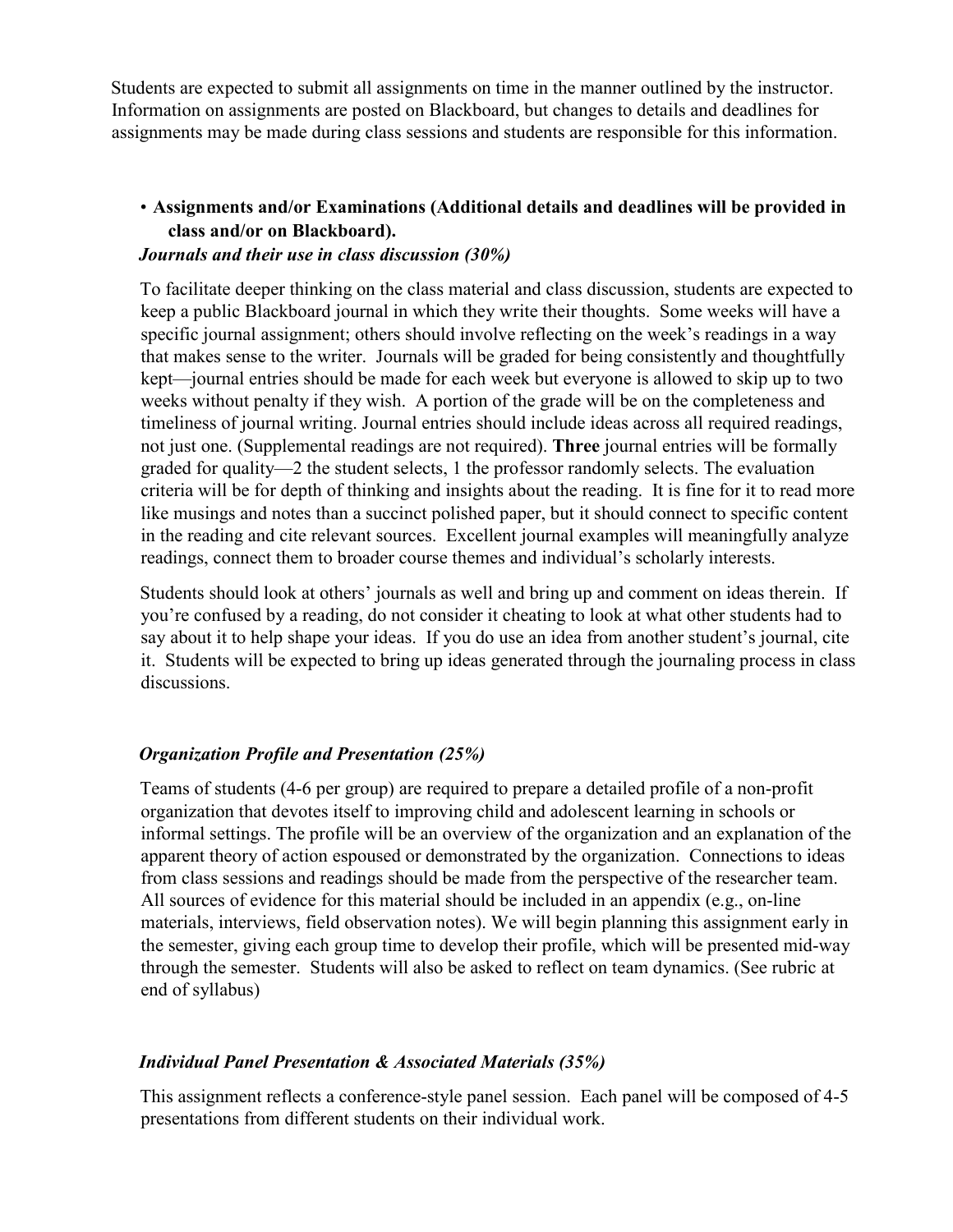Possible approaches:

1. Reviewing and contextualizing a book-length study that has contributed to our understanding of sociocultural processes in learning, instruction, and motivation. Must include 1 book or monograph that has been approved by professor and 2-3 empirical articles from peerreviewed sources in the past three years that cite the book.

2. Applying key constructs in sociocultural processes to your own research interests. Some sample constructs would be: communities of practice, situated learning, learning environments, ecological systems, sociotechnical systems, distributed cognition, or cultural models. Must include more than 10 research article sources.

3. If you have any other ideas related to the course topics, please feel free to discuss with professor.

Requirements: a) 1-paragraph proposal of planned presentation topic, b) 10-minute presentation, c) uploaded presentation slides done in APA style, d) 1-page synopsis of presentation and a list of references in APA style to be provided to class, e) annotated bibliography of notes on resources used (books should be annotated chapter by chapter not as a whole).

## • **Other Requirements**

#### *Attendance and Participation (10%)*

Because of the importance of classroom discussions to students' total learning experience, each student is expected to come to class on time and participate in class discussions and activities. Additionally, assigned readings are to be completed before class. Attendance, punctuality, preparation, and active contribution to small and large group activities are essential. These elements of behavior reflect the professional attitude implied in the course goals and will account for 10% of the course grade. *In the event students miss a class, the professor should be notified, preferably in advance, and the student is responsible for arranging with a classmate for any assignments and materials passed out or discussed that day.* (See rubric for attendance and participation in Appendix A).

## • **Grading**

| The requirements for this class will be weighted in the following manner: |        |  |  |
|---------------------------------------------------------------------------|--------|--|--|
| Attendance and Participation                                              | $10\%$ |  |  |
| Journal                                                                   | 30%    |  |  |
| <b>Organization Profile</b>                                               | 25%    |  |  |
| Panel presentation and materials                                          | 35%    |  |  |

Your final grade for this class will be based on the following:

| $A+=98-100\%$         | $A = 93 - 97.99\%$ | $A = 90 - 92.99\%$   |
|-----------------------|--------------------|----------------------|
| $B_{0}$ = 88 – 89.99% | $B = 83 - 87.99\%$ | $B = 80 - 82.99\%$ C |
| $= 70 - 79.99\%$      | $F < 70\%$         |                      |

## **Professional Dispositions**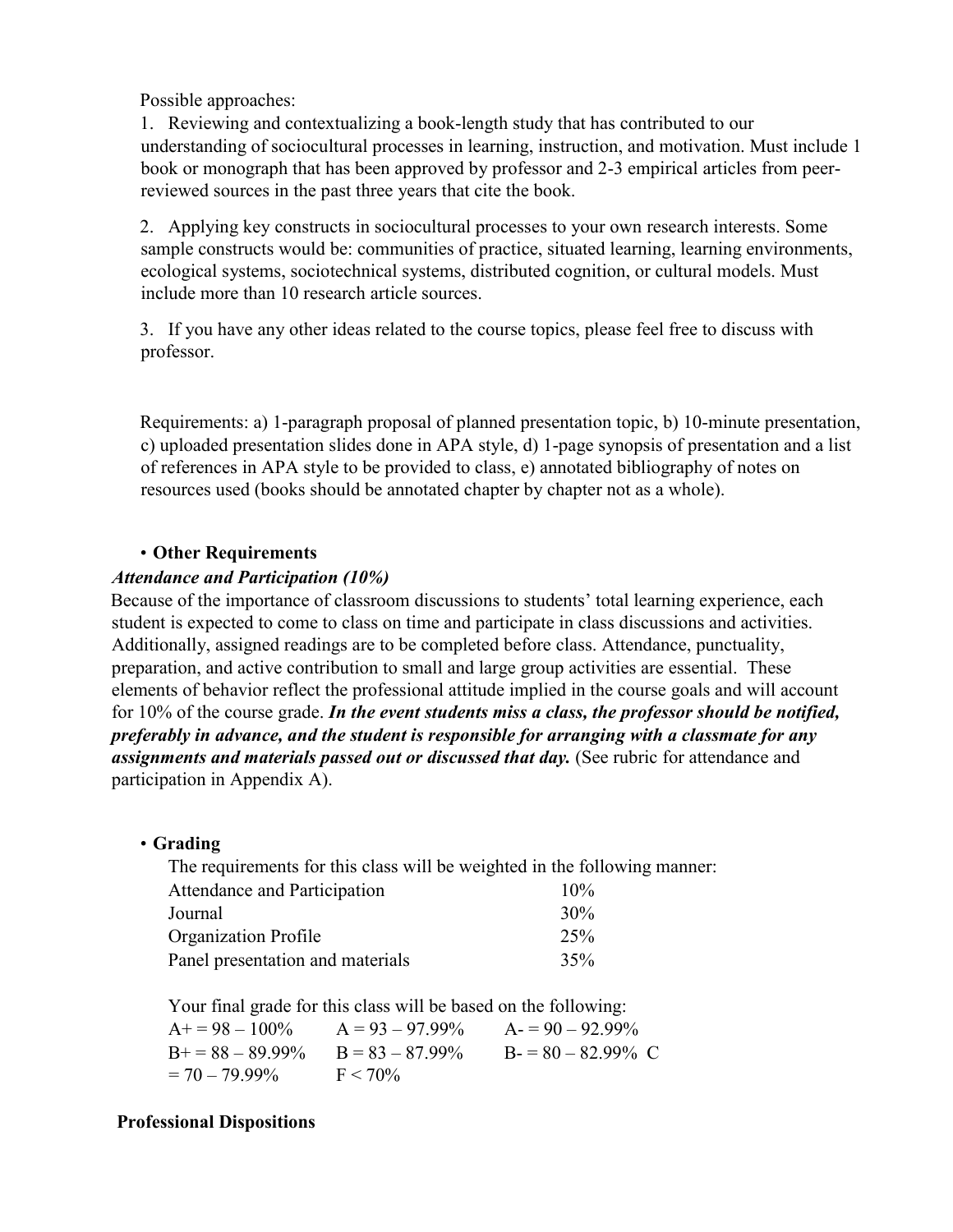**-**

## **TENTATIVE COURSE SCHEDULE: Updated reading assignments, topics, and deadlines will be posted as an updated course schedule in Blackboard.**

| <b>DATE</b> | TOPIC/LEARNING EXPERIENCE                                                                    | <b>READINGS &amp; ASSIGNMENTS</b>                                                                                                       |
|-------------|----------------------------------------------------------------------------------------------|-----------------------------------------------------------------------------------------------------------------------------------------|
|             |                                                                                              | (to be completed in advance of the class<br>session)                                                                                    |
| Week 1      | Review syllabus                                                                              |                                                                                                                                         |
| 1/21        | Introduction and Overview                                                                    | Access Blackboard and Review Syllabus.                                                                                                  |
|             | Activity: Introducing Suarez-Orozco                                                          |                                                                                                                                         |
|             | Learning a New Land                                                                          |                                                                                                                                         |
|             | <b>Connected Learning:</b><br>https://clalliance.org/why-<br>connectedlearning/              |                                                                                                                                         |
|             | To do: Generate organizational<br>profile project ideas                                      |                                                                                                                                         |
| Week 2      | Thinking with the Tools and                                                                  | Read: Rogoff (2003) Cultural Nature of                                                                                                  |
| 1/28        | <b>Institutions of Culture</b>                                                               | Human Development (Chapter 7: Thinking<br>with the Tools and Institutions of Culture)-<br>electronic resource through GMU library       |
|             | Activity: Connecting ideas from<br>Rogoff 2003 to Suarez-Orozco's<br>learner pathway stories | Provided selections from Suarez-Orozco &<br>Suarez-Orozco: Learning a New Land (2007)<br>$($ on Bb $)$                                  |
|             | To do: Discuss group project<br>possibilities.                                               | <b>Journal assignments:</b><br>Identify 3 key ideas and 1 question<br>1.<br>from Rogoff 2003.                                           |
|             |                                                                                              | 2.<br>Read Suarez-Orozco's learner<br>pathways and identify salient points and<br>insights *Bring hardcopy of journal entry to<br>class |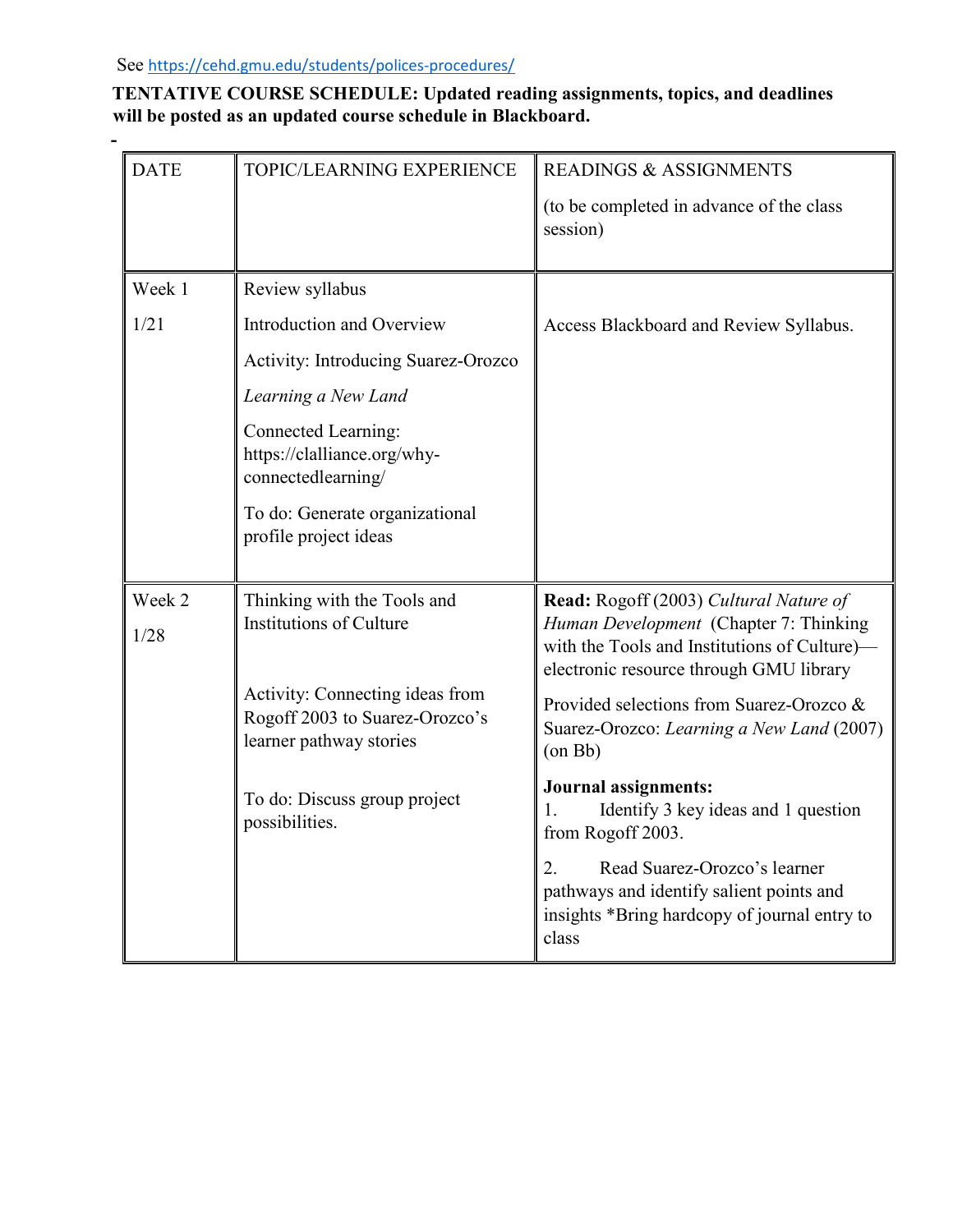| Week 3<br>2/4  | Foundations of Sociocultural<br>Perspectives : Vygotsky's conceptions<br>of tools, symbols and internalization<br>and how they connect to contemporary<br>perspectives | Read:<br>(Vygotsky, 1978), Part 1: Basic Theory and<br>Data with particular focus on 1) Tool and<br>Symbol in Child Development and 4)<br>Internalization of Higher Psychological<br>Functions.                                                                                                                                                                                                                                                                                                           |  |
|----------------|------------------------------------------------------------------------------------------------------------------------------------------------------------------------|-----------------------------------------------------------------------------------------------------------------------------------------------------------------------------------------------------------------------------------------------------------------------------------------------------------------------------------------------------------------------------------------------------------------------------------------------------------------------------------------------------------|--|
|                | Mind-mapping activity<br>Note: Group selections should be<br>made no later than today.                                                                                 | John-Steiner, V & Mahn, H. (1996)<br>https://doi.org/10.1080/00461520.1996.965326<br>$\underline{6}$<br>Nasir, Rosebery, Warren & Lee (2014) (On<br>Bb).                                                                                                                                                                                                                                                                                                                                                  |  |
|                |                                                                                                                                                                        | Journal assignment :<br>1) Take a concept of Vygotsky's (e.g.,<br>"tools," "internalization") and write about<br>what you understand it to mean. Generate at<br>least 3 questions about it. Connect it to ideas<br>discussed in the Nasir, Rosebery, Warren &<br>Lee reading.                                                                                                                                                                                                                             |  |
| Week 4<br>2/11 | Foundations of Sociocultural<br>Perspectives:<br>Situated Cognition and Learning                                                                                       | <b>Watch</b> Webinar on Situated Cognition:<br>$\frac{http://isls-$<br>naples.psy.lmu.de/intro/allwebinars/greeno-<br>nokes-malach/index.html<br>Read all abstracts for the September 2015<br>Special issue of <i>Educational Psychologist</i> on<br>Situated Perspectives in Educational<br>Psychology. Choose 1 article to read<br>carefully.<br>Journal assignment: Identify at least 3 key<br>insights (supplemented by direct quotes or<br>page specific comments) and 2 questions<br>from readings. |  |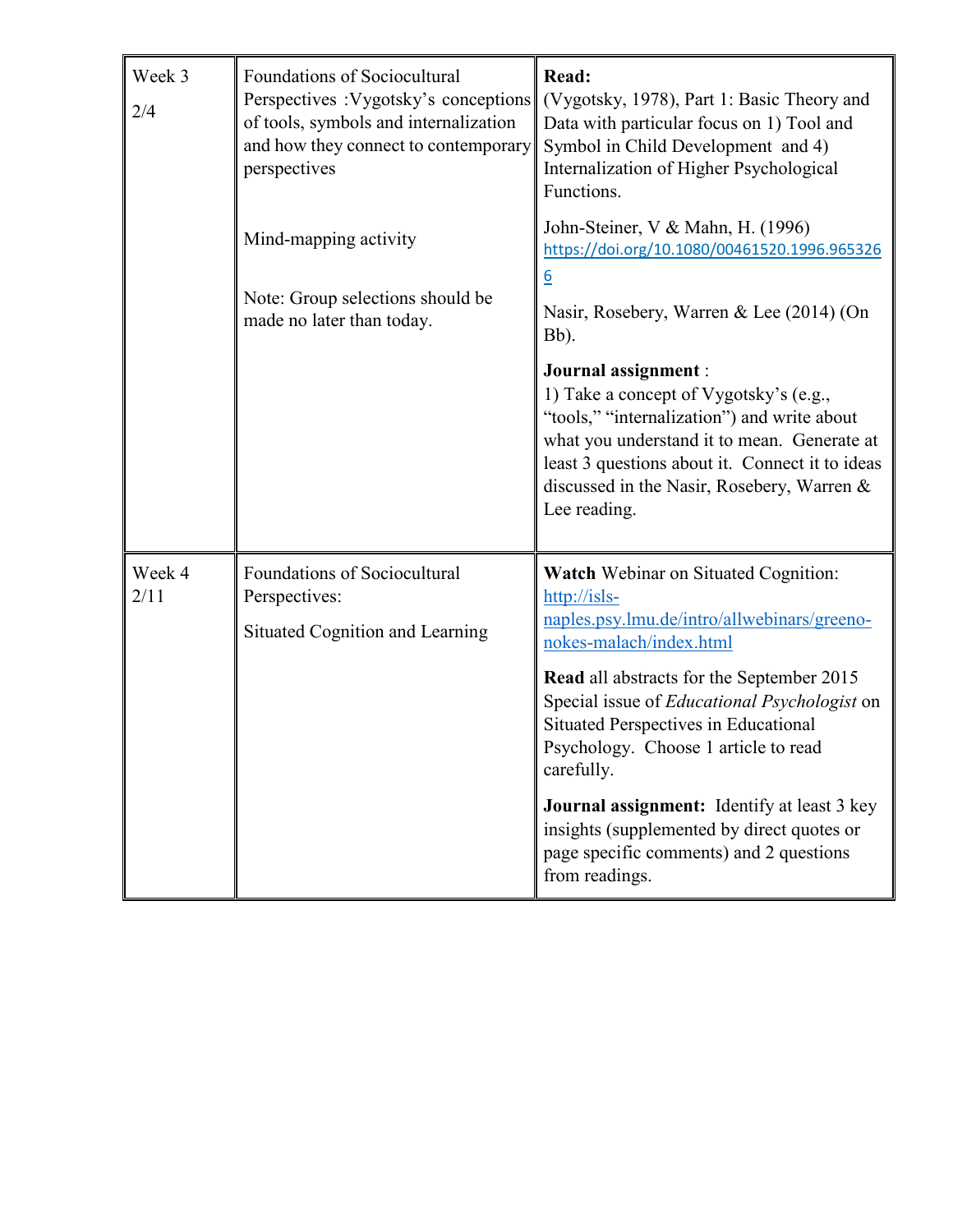| Week 5<br>2/18 | Social/Cultural Contexts and<br>Development: Cultural,<br>Racial/Ethnic, and Linguistic<br>Diversity and Identity<br><b>Studying SES</b> | Read: HEP (2015) Ch 14 Cultural,<br>Racial/Ethnic, and Linguistic Diversity and<br>Identity (Nasir, Rowley & Perez)<br>Jeynes (2002) Sirin (2005) (on Bb)<br>Supplemental: HCM: Brooks-Gunn, Linver, &<br>Fauth (2005)<br>(Children's competence and socioeconomic<br>status in the family and neighborhood) |
|----------------|------------------------------------------------------------------------------------------------------------------------------------------|--------------------------------------------------------------------------------------------------------------------------------------------------------------------------------------------------------------------------------------------------------------------------------------------------------------|
|----------------|------------------------------------------------------------------------------------------------------------------------------------------|--------------------------------------------------------------------------------------------------------------------------------------------------------------------------------------------------------------------------------------------------------------------------------------------------------------|

|                |                                                                | <b>Journal:</b> Write in your own words 1-2<br>sentence insight from each reading--much as<br>you would if you were citing the paper for an<br>idea or construct. Cite the page number<br>connected to the idea if appropriate.                                                                                                                                                                                                                                                                  |
|----------------|----------------------------------------------------------------|--------------------------------------------------------------------------------------------------------------------------------------------------------------------------------------------------------------------------------------------------------------------------------------------------------------------------------------------------------------------------------------------------------------------------------------------------------------------------------------------------|
| Week 6<br>2/25 | <b>Organization Profile Presentations</b>                      | Read: Vygotsky, Mind in Society-read<br>chapters in Educational Implications section<br>focusing in particular on interaction of<br>learning and development.                                                                                                                                                                                                                                                                                                                                    |
|                |                                                                | Organization profile materials uploaded to<br><b>Bb</b>                                                                                                                                                                                                                                                                                                                                                                                                                                          |
|                |                                                                | No journal entry due.                                                                                                                                                                                                                                                                                                                                                                                                                                                                            |
| Week 7<br>3/3  | Sociocultural Contexts:<br>Media/Internet/Digital Technologies | <b>Read:</b> Ito et al. (2009)<br>Scott, Sheridan & Clark (2014)<br>Stevens et al. (2007) Jenkins et al. (2005)<br>http://www.exploratorium.edu/research/digita<br>lkids/Digital equity paper.pdf<br><b>Review:</b> Generation M series, Kaiser Family<br>Foundation Reports, Internet & American<br>Life website<br><b>Journal:</b> Citing sources for specific<br>ideas/evidence, write 3 paragraphs about an<br>aspect of the media contexts impact on<br>learning, cognition and motivation. |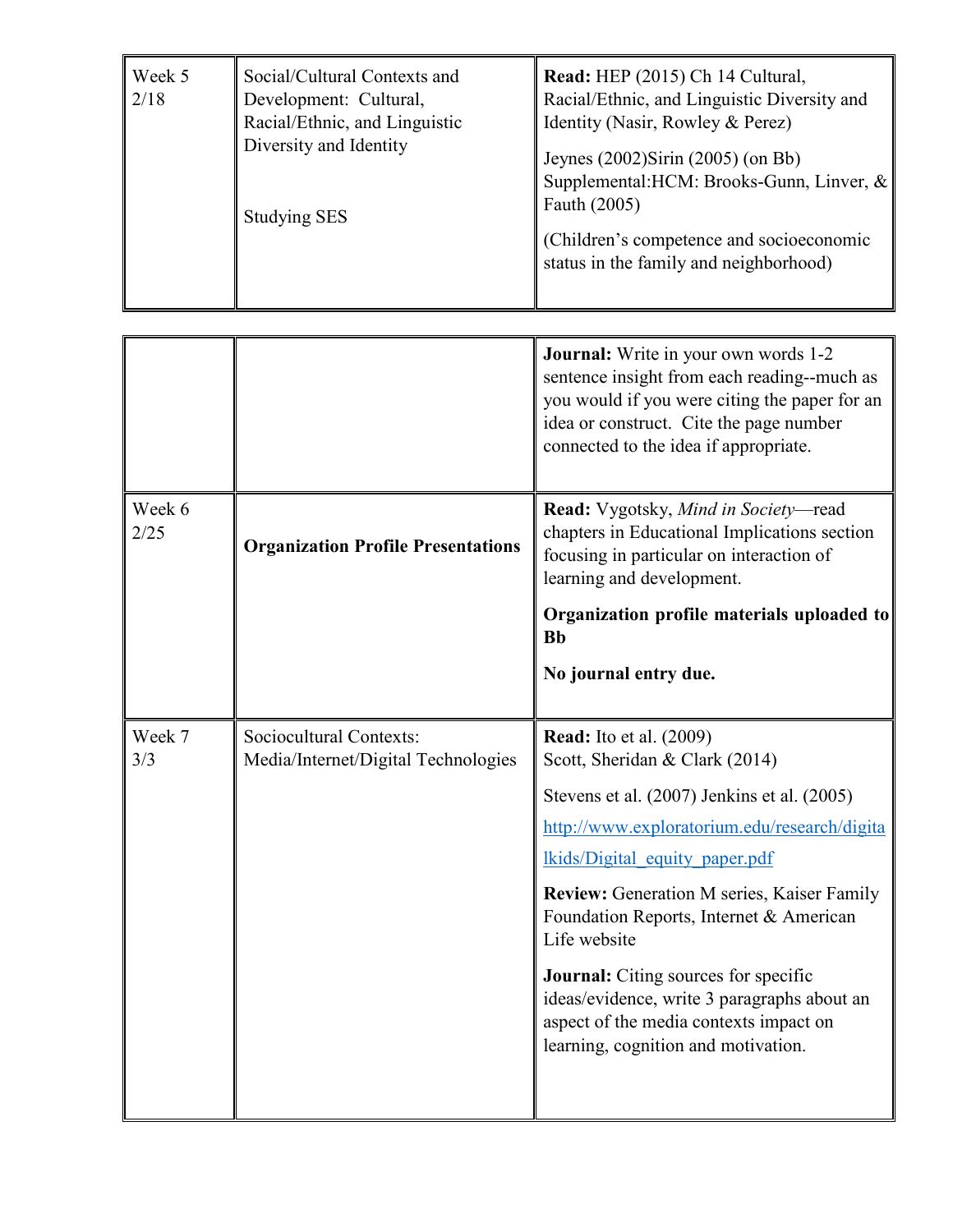| 3/10           | *** SPRING BREAK****                                                                      |                                                                                                                                                                                                                                                                                                       |  |  |
|----------------|-------------------------------------------------------------------------------------------|-------------------------------------------------------------------------------------------------------------------------------------------------------------------------------------------------------------------------------------------------------------------------------------------------------|--|--|
|                | No class                                                                                  |                                                                                                                                                                                                                                                                                                       |  |  |
| Week 8<br>3/17 | Social/Cultural Contexts and<br>Development: Schools, Teachers,<br><b>Cultural Models</b> | <b>DUE: Panel presentation title and abstract</b><br>(200 words or less) to receive group/date<br>assignment.                                                                                                                                                                                         |  |  |
|                |                                                                                           | <b>Read:</b> HEP Ch 23 Sociocultural Perspectives<br>on Literacy & Learning                                                                                                                                                                                                                           |  |  |
|                |                                                                                           | Select and read 3 of the following:<br>Felner, Steitsinger, Brand, Burns, & Bolton<br>(2007)Borgman & Overman (2004) Riehl<br>$(2000)$ Gallimore & Goldenberg $(2001)$<br>Hughes & Kwok (2007) Hauser-Cram, Sirin,<br>& Stipek (2003) Turner et al. (2002) Fives &<br>Alexander (2004) Okagaki (2001) |  |  |
|                |                                                                                           | <b>Journal assignment:</b> List full citations for<br>the three articles read and discuss key<br>insights. Generate 3 questions. Be prepared<br>to orally summarize at least one reading in<br>class.                                                                                                 |  |  |
| Week 9<br>3/24 | Dr. Sheridan out of town presenting<br>at a conference.                                   | Work on your presentations. Catch up on any<br>readings/journal entries you may have<br>missed.                                                                                                                                                                                                       |  |  |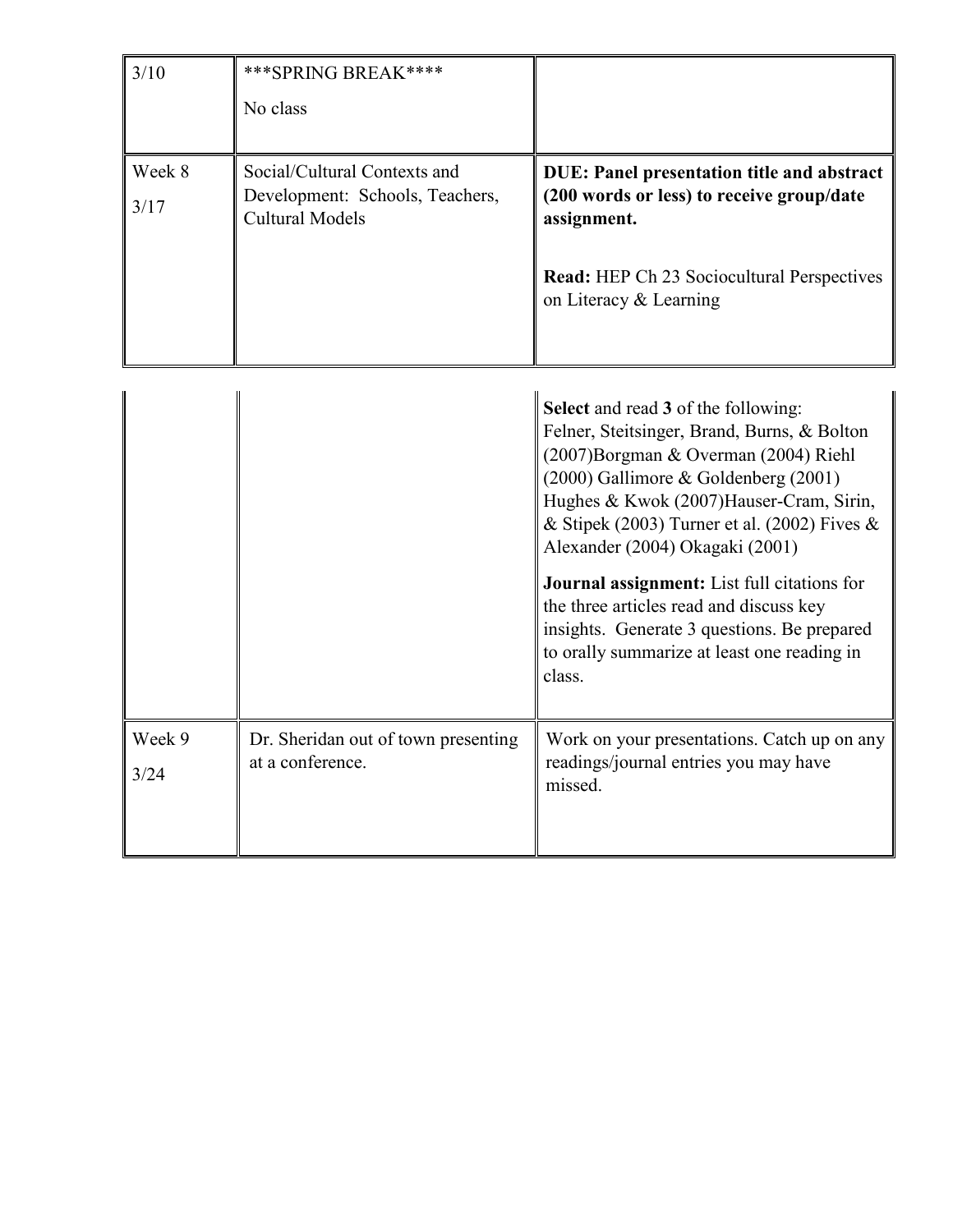| Week 11<br>3/31                                                                                  | Sociocultural contexts and<br>development: Informal<br>Learning/Informal Education                | Read:<br>Rogoff, B., Callanan, M., Gutiérrez, K. D., &<br>Erickson, F. (2016).<br>HEP (2015) Barron & Bell                                                                                                   |  |  |
|--------------------------------------------------------------------------------------------------|---------------------------------------------------------------------------------------------------|--------------------------------------------------------------------------------------------------------------------------------------------------------------------------------------------------------------|--|--|
| Presentation on Dr. Sheridan's work<br>on studying learning in informal<br>educational settings. |                                                                                                   | Sheridan, Clark & Williams (2013)<br>Sheridan et al. (2014)<br>Sheridan & Konopasky (2016)                                                                                                                   |  |  |
|                                                                                                  | Parents and Peers                                                                                 | Eberbach, C., & Crowley, K. (2017).<br><b>Review:</b> Connected Learning<br>https://clalliance.org/                                                                                                          |  |  |
|                                                                                                  |                                                                                                   | <b>Journal assignment:</b> 3 insights and 3<br>questions on Dr. Sheridan's work.                                                                                                                             |  |  |
| Week 12<br>4/7                                                                                   | Social and Cultural Context in<br>Learning, Instruction, and<br>Motivation: Emotion and Cognition | Read: HCM: Plaut & Markus (2005)<br>(The "inside" story: A cultural-historical<br>analysis of being smart and motivated<br>American style).<br>Catch up on any readings from last week you<br>didn't finish. |  |  |
|                                                                                                  |                                                                                                   | Rogoff & Guttierez (2003)<br>Journal assignment: What is Cultural<br>historical analysis? How is it used in this<br>readings? How does it relate to EDEP821<br>and/or your interests?                        |  |  |
| Week 13<br>4/14                                                                                  | <b>CHAT</b> (Cultural Historical Activity<br>Theory)<br>Panel 1 Presentation                      | Find an empirical article in a topic area of<br>interest to you that uses "CHAT" or "Activity<br>Theory" in its analysis. Reflect on in your<br>journal.                                                     |  |  |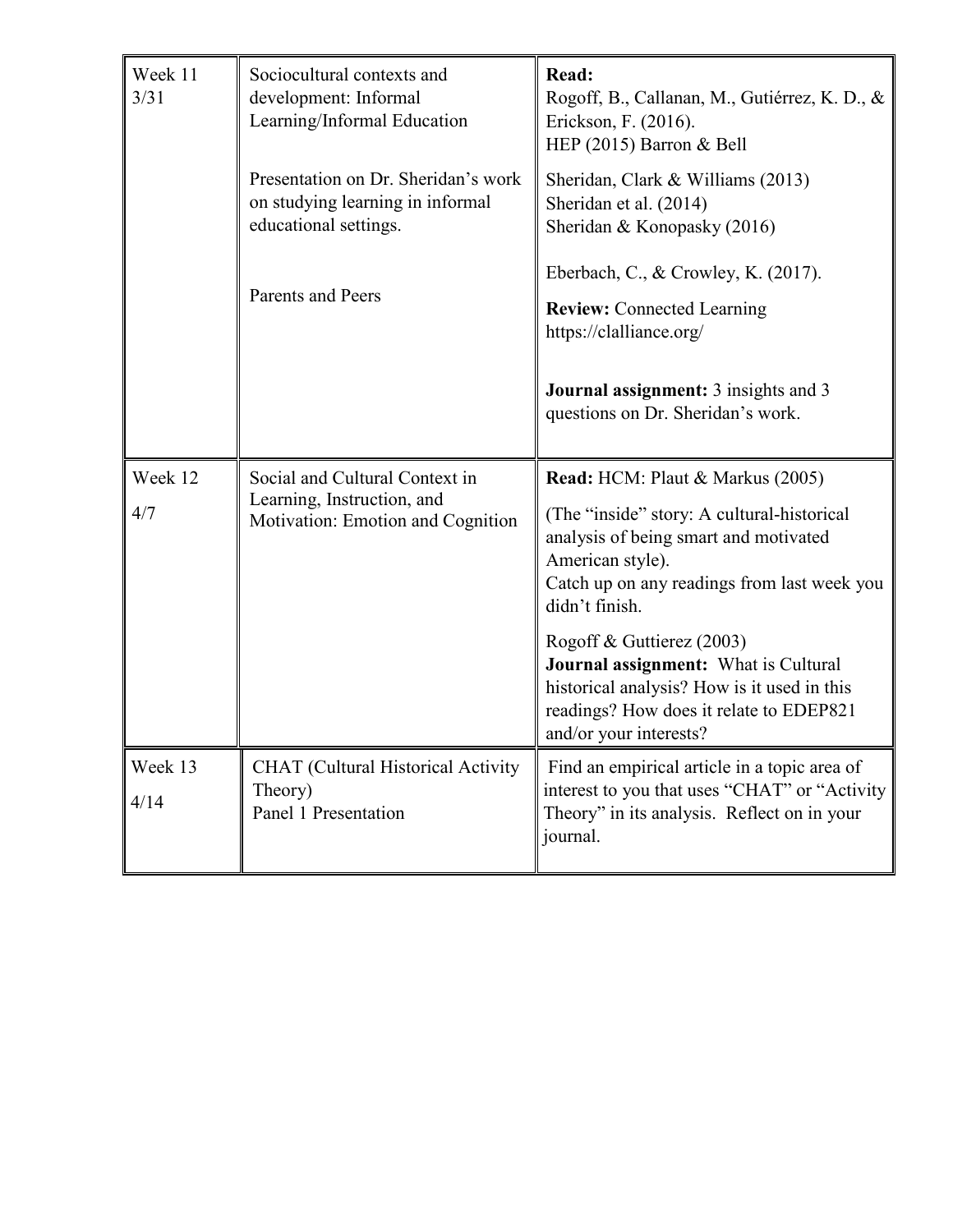| Week 14<br>4/21 | Social and Cultural Context in<br>Learning, Instruction, and<br>Motivation<br>Stereotypes; Self-Concepts; Cultural<br>Competence<br>Panel 2 Presentation | Read: HCM: Aronson & Steele (2005)<br>(Stereotypes and the fragility of academic<br>competence, motivation and self-concept)<br>Rydell &Boucher (2017) Stereotype threat<br>and learning.<br>HCM: Chiu & Hong $(2005)$<br>(Cultural competence: Dynamic processes)<br>Journal assignment: Write a summary in<br>your own words of each chapter and identify<br>3 key insights and/or questions for each. |
|-----------------|----------------------------------------------------------------------------------------------------------------------------------------------------------|----------------------------------------------------------------------------------------------------------------------------------------------------------------------------------------------------------------------------------------------------------------------------------------------------------------------------------------------------------------------------------------------------------|
| Week 15<br>4/28 | Stereotypes; Self-Concepts; Cultural<br>Competence<br>Immigration and Schools<br>Panel 3 Presentation                                                    | Read: Suarez-Oroszco et al. (2010) Other<br>readings TBD.<br>Revisit Learning a New Land learner<br>pathways from the beginning of the semester.<br>Journal assignment: Revisit your initial<br>learner pathway entry and consider new<br>insights/learning.<br>*Completed set of presentation materials (see<br>assignment description above) should be<br>uploaded to Blackboard.                      |
| Week 16<br>5/5  | Conclusion and Celebration (and any<br>straggling presentations)                                                                                         | Completed set of journals due (Upload to<br>assignment section on Bb: A document with<br>a full list of entries, number -if any- missing,<br>and two selected examples that you think<br>represent your best journal examples).                                                                                                                                                                          |

Note: Faculty reserves the right to alter the schedule as necessary, with notification to students.

## **Core Values Commitment**

The College of Education and Human Development is committed to collaboration, ethical leadership, innovation, research-based practice, and social justice. Students are expected to adhere to these principles:<http://cehd.gmu.edu/values/>

## **GMU Policies and Resources for Students**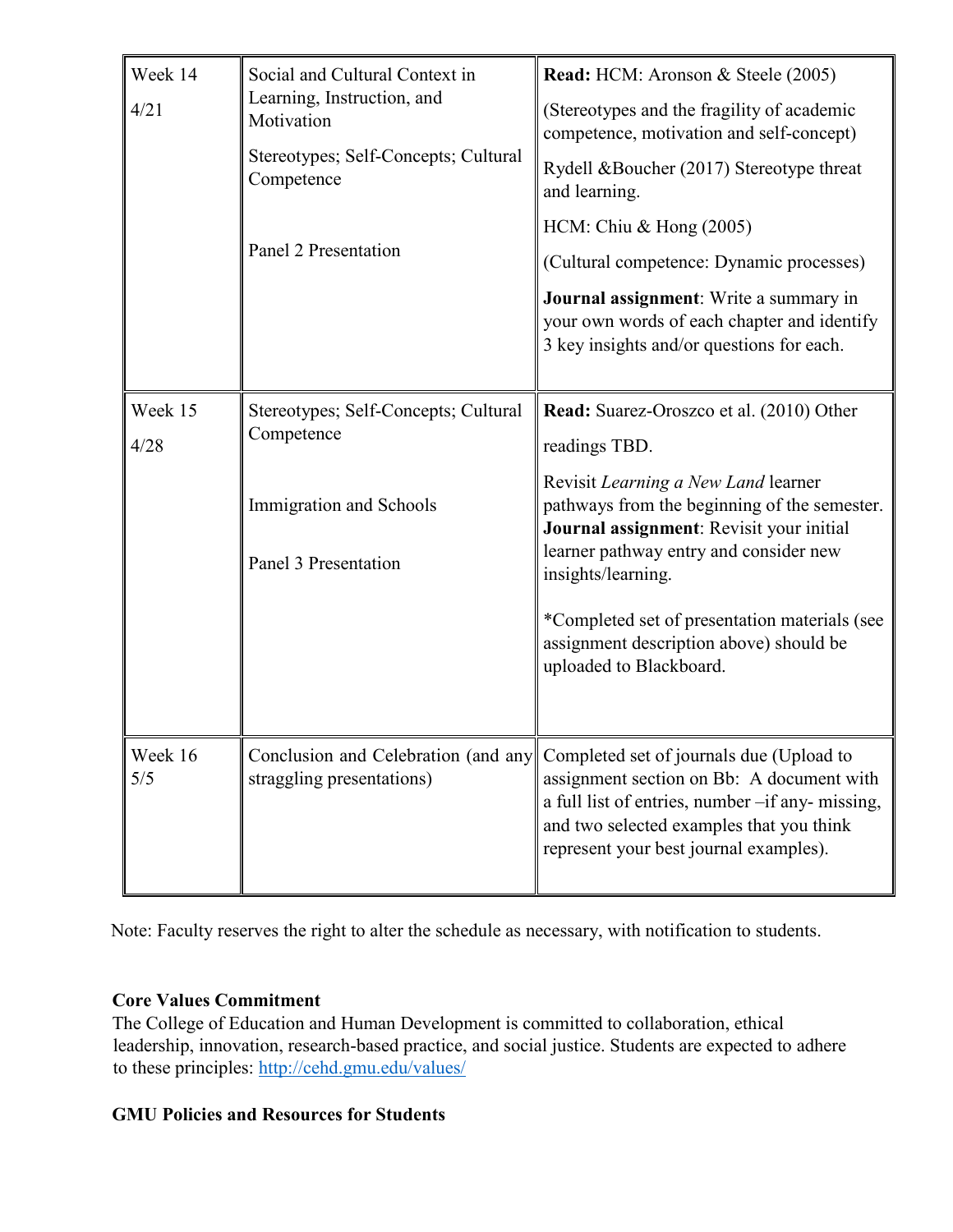#### *Policies*

• Students must adhere to the guidelines of the Mason Honor Code (see <https://catalog.gmu.edu/policies/honor-code-system/> ).

• Students must follow the university policy for Responsible Use of Computing (see <http://universitypolicy.gmu.edu/policies/responsible-use-of-computing/> ).

• Students are responsible for the content of university communications sent to their Mason email account and are required to activate their account and check it regularly. All communication from the university, college, school, and program will be sent to students **solely** through their Mason email account.

• Students with disabilities who seek accommodations in a course must be registered with George Mason University Disability Services. Approved accommodations will begin at the time the written letter from Disability Services is received by the instructor (see<https://ds.gmu.edu/> ).

• Students must silence all sound emitting devices during class unless otherwise authorized by the instructor.

#### *Campus Resources*

• Support for submission of assignments to Tk20 should be directed to  $tk20$ help $@g$ gmu.edu or <https://cehd.gmu.edu/aero/tk20>. Questions or concerns regarding use of Blackboard should be directed to [https://its.gmu.edu/knowledge-base/blackboard-instructional-technology-support-for](https://its.gmu.edu/knowledge-base/blackboard-instructional-technology-support-for-students/)[students/.](https://its.gmu.edu/knowledge-base/blackboard-instructional-technology-support-for-students/)

• For information on student support resources on campus, see <https://ctfe.gmu.edu/teaching/student-support-resources-on-campus>

#### **Notice of mandatory reporting of sexual assault, interpersonal violence, and stalking:**

As a faculty member, I am designated as a "Responsible Employee," and must report all disclosures of sexual assault, interpersonal violence, and stalking to Mason's Title IX Coordinator per University Policy 1202. If you wish to speak with someone confidentially, please contact one of Mason's confidential resources, such as Student Support and Advocacy Center (SSAC) at 703-380- 1434 or Counseling and Psychological Services (CAPS) at 703-993-2380. You may also seek assistance from Mason's Title IX Coordinator by calling 703-993-8730, or emailing [titleix@gmu.edu.](mailto:titleix@gmu.edu)

## **For additional information on the College of Education and Human Development, please visit our website<https://cehd.gmu.edu/students/> .**

## *Partial Reading List*

Barron, B., & Bell, P. (2015). Learning environments in and out of school. *Handbook of Educational Psychology* (pp. 323-336). New York: Routledge, Taylor, & Francis.

Borgman, G. D., & Overman, L. T. (2004). Academic resilience in mathematics among poor and minority students. *The Elementary School Journal, 104*(3), 177-195.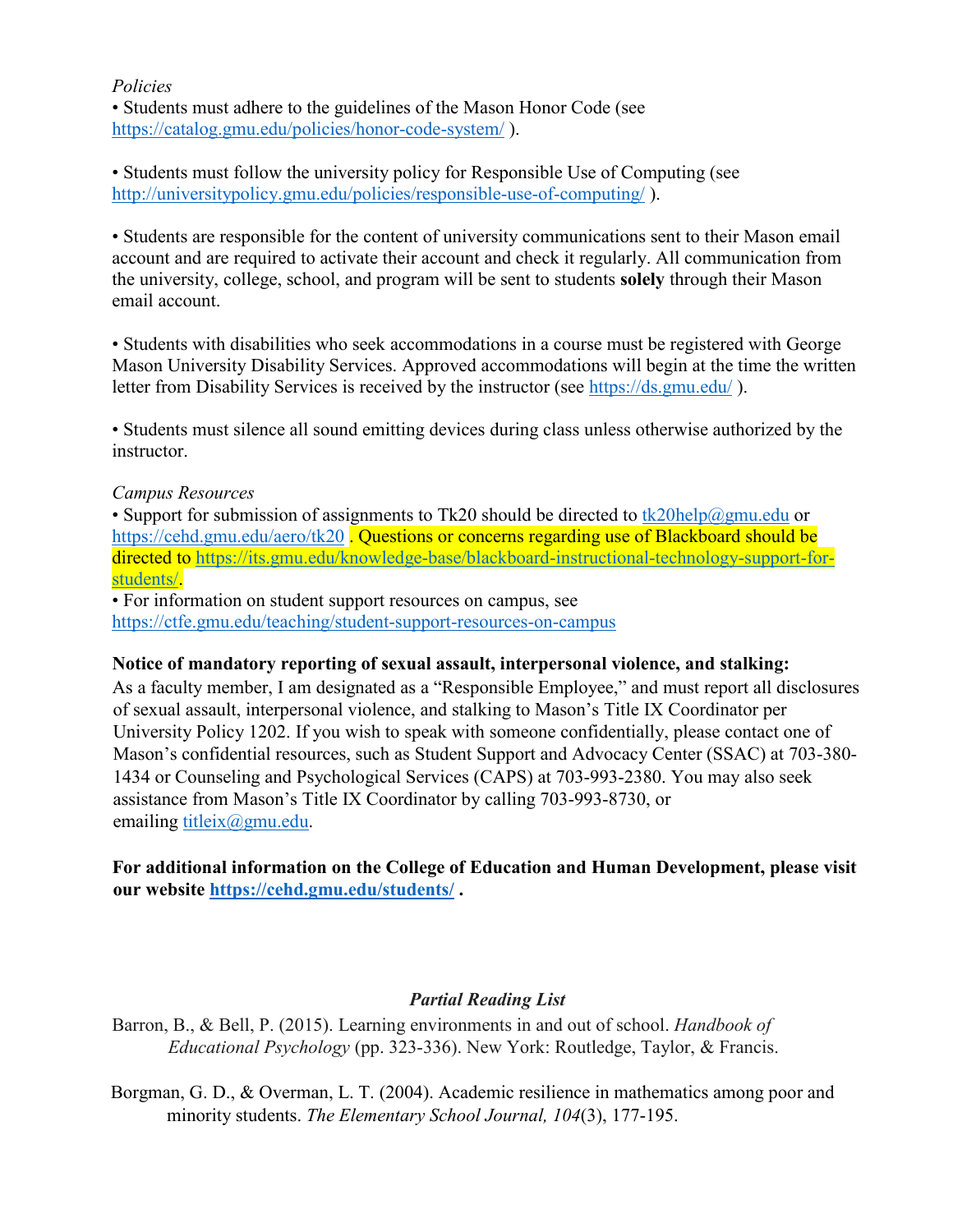- Bronfenbrenner, U. (1994). Ecological models of human development. In T. Husen & T. N. Postlethwaite (Eds.), *International encyclopedia of education* (2nd ed., Vol. 3) (pp. 16431647). Oxford: Pergamon.
- Buhs, E. S., Ladd, G. W., & Herald, S. L. (2006). Peer exclusion and victimization: Processes that mediate the relation between peer group rejection and children's classroom engagement and achievement? *Journal of Educational Psychology, 98,* 1-13.
- Callaghan, T., Moll, H., Rakoczy, H., Warneken, F., Liszkowski, U., Behne, T., & Tomasello, M. (2011). Early social cognition in three cultural contexts. *Monographs of the Society for Research in Child Development*, *76*. doi:10.1111/j.1540-5834.2011.00603.x

Davydov, V. V., & Kerr, S. T. (1995). The influence of L. S. Vygotsky on education theory, research, and practice. *Educational Researcher*, *24*(3), 12-21.

- Eberbach, C., & Crowley, K. (2017). From Seeing to Observing: How Parents and Children Learn to See Science in a Botanical Garden. *Journal of the Learning Sciences*, *26*(4), 608–642. https://doi.org/10.1080/10508406.2017.1308867
- Entwisle, D. R., & Alexander, K. L. (2000). Diversity in family structure: Effects on schooling. In D. H. Demo, K. R. Allen, & M. A. Fine (Eds.), *Handbook of family diversity* (pp. 316-337). New York: Oxford University Press.
- Felner, R. D., Seitsinger, A. M., Brand, S., Burns, A., & Bolton, N. (2007). Creating small learning communities: Lessons from the project on high-performing learning communities about "what works" in creating productive, developmentally enhancing, learning contexts. *Educational Psychologist, 42*(4), 209-221.
- Fives, H., & Alexander, P. A. (2004). How schools shape teacher efficacy and commitment: Another piece of the achievement puzzle. In D. M. McInerney & S. Van Etten (Eds.), *Research on sociocultural influences on motivation and learning: Big theories revisited* (pp. 139-164). Vol. 4. Greenwich, CT: Information Age Press.
- Fuligni, A. J. (1997). The academic achievement of adolescents from immigrant families: The roles of family background, attitudes, and behavior. *Child Development, 68,* 351-363.
- Gallimore, R., & Goldenberg, C. (2001). Analyzing cultural models and settings to connect minority achievement and school improvement research. *Educational Psychologist, 36*(1), 45-56.
- Hauser-Cram, P., Sirin, S. R., & Stipek, D. (2003). When teachers' and parents' values differ: Teachers' ratings of academic competence in children from low-income families. *Journal of Educational Psychology, 95*(4), 813-820.
- Henze, R. (2001). Segregated classroom, integrated intent. *Journal of Education for Students Placed At Risk, 6*(1 & 2), 133-155.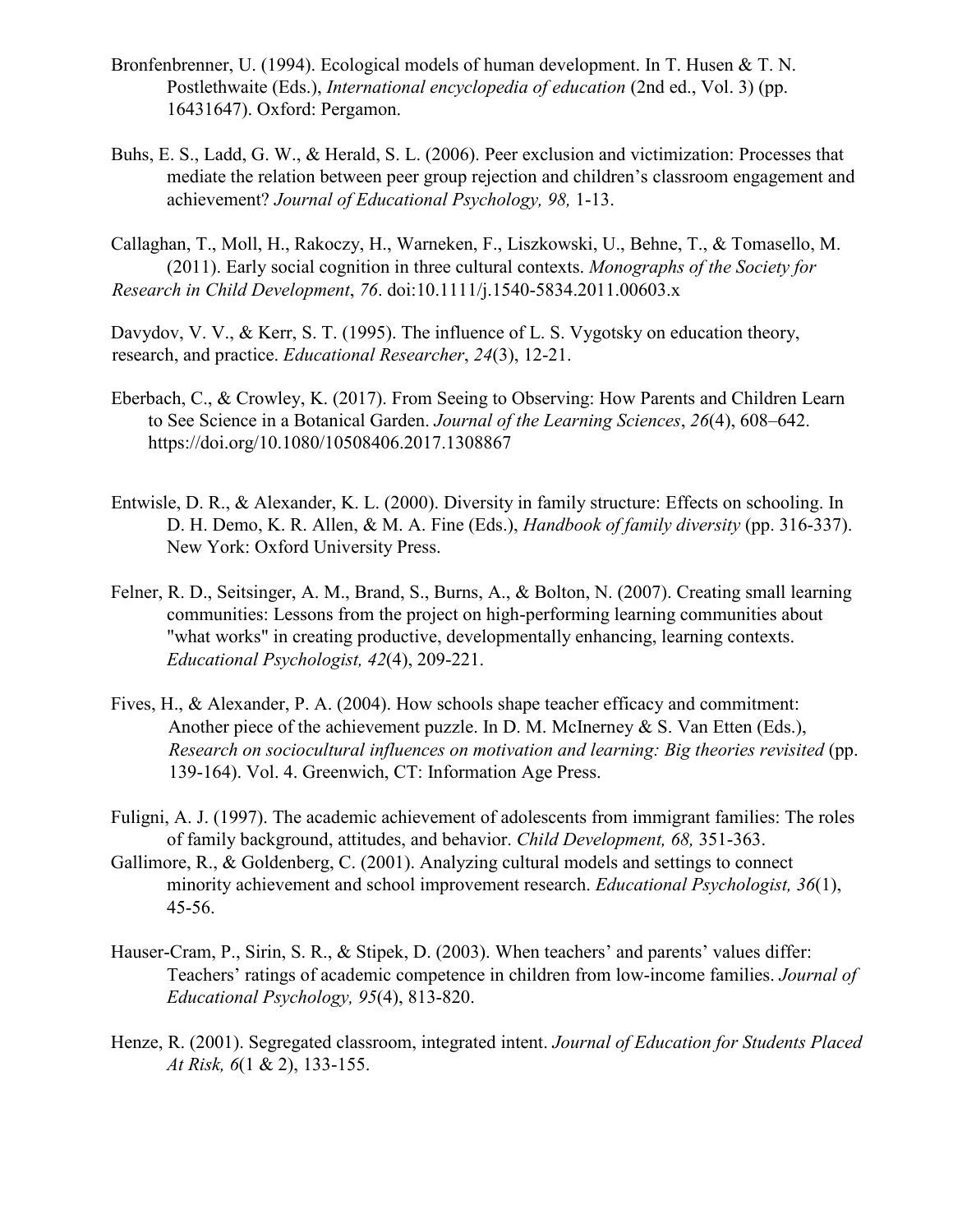- Holloway, S. D. (1988). Concepts of ability and effort in Japan and the United States. *Review of Educational Research*, 58, 327-345.
- Hudley, C., Graham, S., & Taylor, A. (2007). Reducing aggressive behavior and increasing motivation in school: The evolution of an intervention to strengthen school adjustment. *Educational Psychologist, 42*(4), 251-260.
- Hufton, N., Elliott, J., & Illushin, L. (2002). Educational motivation and engagement: Qualitative accounts from three countries. *British Educational Research Journal*, *28*(2), 265-289.
- Hughes, J., & Kwok, O. (2007). Influence of student-teacher and parent-teacher relationships on lower achieving readers' engagement and achievement in the primary grades. *Journal of Educational Psychology*, *99*(1), 39-51.
- Ito, M., Baumer, S., Bittanti, M., boyd, d., Cody, R., Herr-Stephenson, B., … Tripp, L. (2010). *Hanging out, messing around, and geeking out: Kids living and learning with new media.* Cambridge, MA: MIT Press.
- Jenkins, H., Purushotma, R., Clinton, K., Weigler, M., & Robison, A. (2005). *Confronting the challenges of participatory culture: Media education for the 21st century. Building the field of digital media and learning.* Retrieved from <http://newmedialiteracies.org/files/working/NMLWhitePaper.pdf>
- Jeynes, W. H. (2002). The challenge of controlling for SES in social science and education research. *Educational Psychology Review, 14*(2), 205-221.
- John-Steiner, V., & Mahn, H. (1996). Sociocultural approaches to learning and development: A Vygotskian framework. *Educational Psychologist*, *31*(3–4), 191–206. https://doi.org/10.1080/00461520.1996.9653266
- Lave, J., & Wenger, E. (1991). *Situated learning: Legitimate peripheral participation.* New York: Cambridge University Press.
- Lee, J-S., & Bowen, N. K. (2006). Parent involvement, cultural capital, and achievement gap among elementary school children. *American Educational Research Journal, 43,* 193-218.
- Markus, H. R., Kitayama, S. (1991). Culture and the self: implications for cognition, emotion, and motivation. *Psychological Review*, *98*(2), 224-253.
- Martin, J. (2007). The selves of educational psychology: Conceptions, contexts, and critical considerations. *Educational Psychologist, 42,* 79-89.
- McBrien, J. (2005). Educational needs and barriers for refugee students in the United States: A review of the literature. *Review of Educational Research*, *75*(3), 329-364.
- Okagaki, L. (2001). Triarchic model of minority children's school achievement. *Educational Psychologist, 36*(1), 9-20.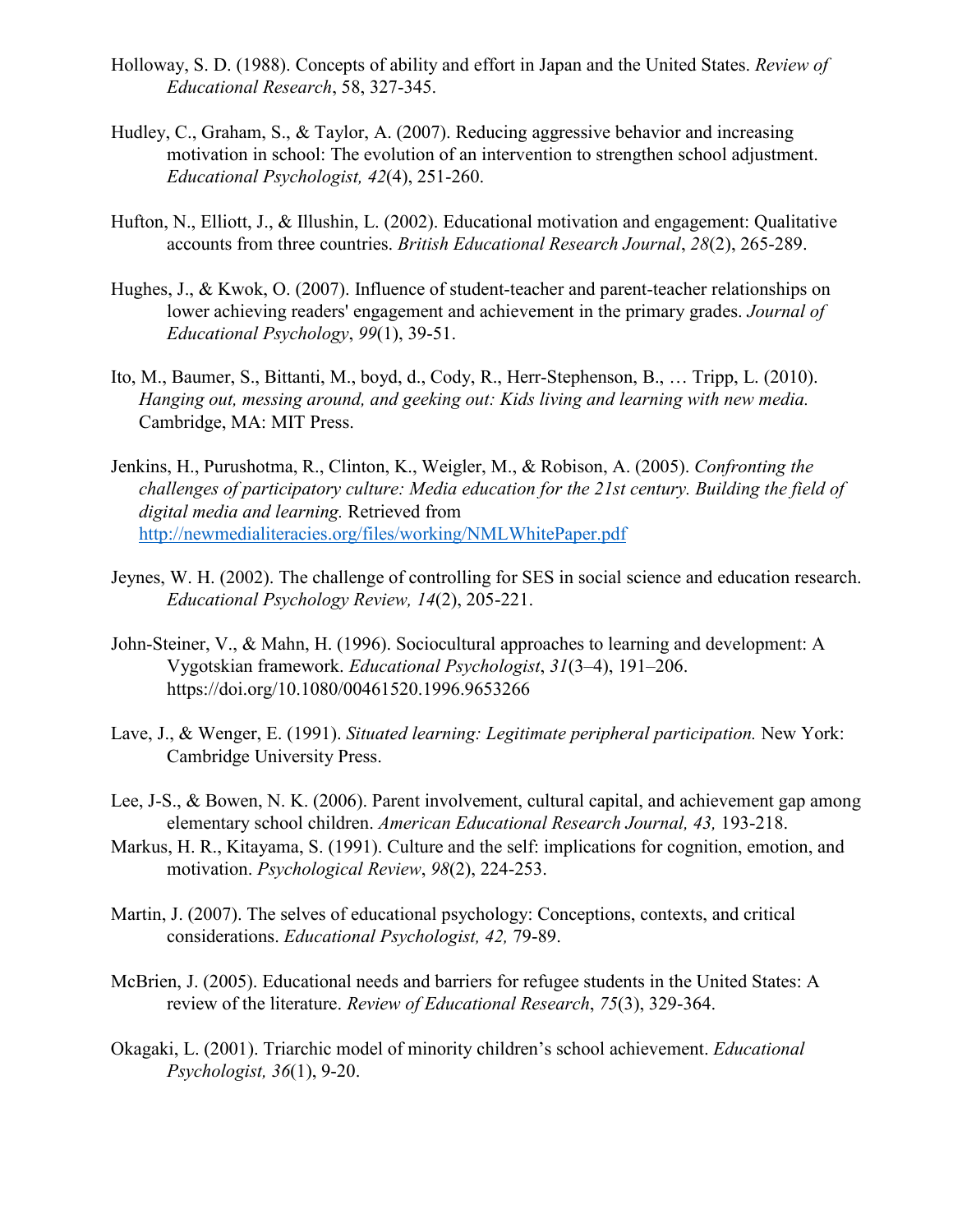- Riehl, C. J. (2000). The principal's role in creating inclusive schools for diverse students: A review of normative, empirical, and critical literature on the practice of educational administration. *Review of Educational Research, 70*(1), 55-81.
- Rogoff, B. (1990). *Apprenticeship in thinking: cognitive development in social context*. New York, NY: Oxford University Press.
- Rogoff, B., Callanan, M., Gutiérrez, K. D., & Erickson, F. (2016). The Organization of Informal Learning. *Review of Research in Education*, *40*(1), 356–401. <https://doi.org/10.3102/0091732X16680994>
- Ryan, A. M. (2000). Peer groups as a context for the socialization of adolescents' motivation, engagement, and achievement in school. *Educational Psychologist, 35,* 101-111.
- Ryan, K. E., & Ryan, A. M. (2005). Psychological processes underlying stereotype threat and standardized math test performance. *Educational Psychologist, 40,* 53-63.
- Rydell, R. J., & Boucher, K. L. (2017). Stereotype Threat and Learning. In *Advances in Experimental Social Psychology* (Vol. 56, pp. 81–129). Elsevier. https://doi.org/10.1016/bs.aesp.2017.02.002
- Sirin, S. (2005). Socioeconomic status and academic achievement: A meta-analytic review of research. *Review of Educational Research*, *75*(3), 417-453.
- Steinberg, L., Dornbush, S. M., & Brown, B. B. (1992). Ethnic differences in adolescent achievement: An ecological perspective. *American Psychologist, 47,* 723-729.
- Stevens, R., Satwicz, T. & McCarthy, L. (2007). In-Game, in-room, in-world: Reconnecting video game play to the rest of kids' lives. In K. Salen (Ed.), *The ecology of games: Connecting youth, games, and learning* (pp. 41-66). John D. and Catherine T. MacArthur Foundation Series on Digital Media and Learning. Cambridge, MA: MIT Press.
- Turner, J. C., Midgley, C., Meyer, D. K., Gheen, M., Anderman, E. M., Kang, Y., & Patrick, H. (2002). The classroom environment and students' reports of avoidance strategies in mathematics: A multimethod study. *Journal of Educational Psychology*, *94*(1), 88-106.
- Van Laar, C. (2000). The paradox of low academic achievement but high self-esteem in African American students: An attributional account. *Educational Psychology Review, 12*(1), 33-62.
- Weinstein, C. S., Tomlinson-Clarke, S., & Curran, M. (2004). Toward a conception of culturally responsive classroom management. *Journal of Teacher Education, 55*(1), 25-38.
- Wentzel, K., R., Barry, C. M., & Caldwell, K. A. (2004). Friendships in middle school: Influences on motivation and school adjustment. *Journal of Educational Psychology, 96,* 195-203.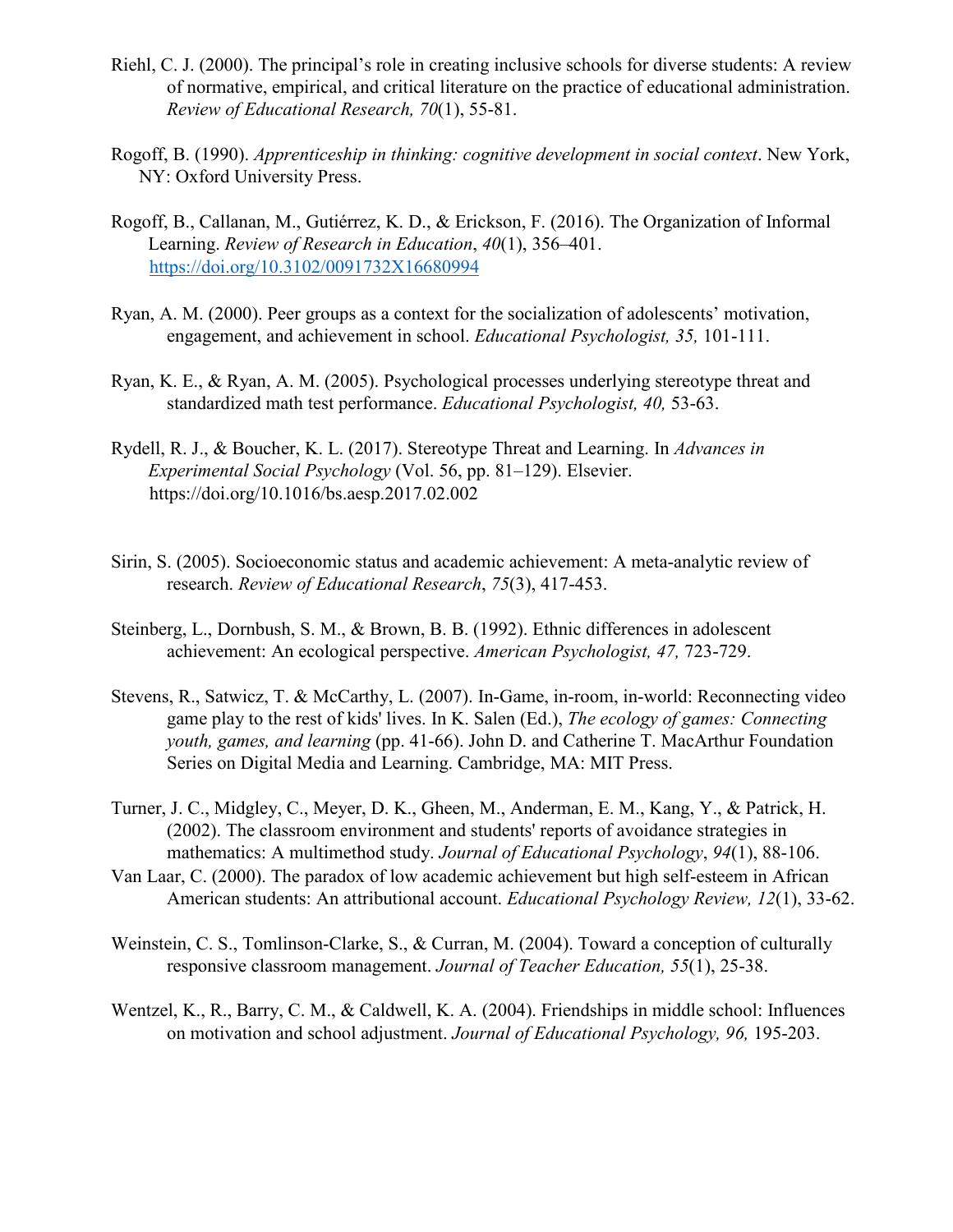## **Appendix**

## **Attendance & Participation Rubric (10%)**

Student participation is imperative to student learning and a successful class. The following rubric outlines how student participation scores will be determined in this course. All students are expected to demonstrate specific characteristics and actions throughout the semester. The quality and quantity of these actions will determine the points assigned for participation.

#### **Students are expected to:**

- 1. Be punctual, present (in mind and body), and well prepared for class.
- 2. Participate fully in class activities and assignments take an active part in small and large group discussions (without dominating the conversations) and pay attention to class lectures.
- 3. Make insightful comments, which are informed by required readings and demonstrate reflection on those readings. Specifically, students should come to class with questions, comments, and thoughts on the current readings.
- 4. Treat class activities, group discussions, and class discussions as important components of the course, showing respect for fellow classmates and the course material.

#### **Each of these criteria will be assessed on a 5-point scale.**

- 5 = Student *consistently* demonstrated the criterion throughout the semester.
- 4 = Student *frequently* demonstrated the criterion throughout the semester.
- 3 = Student *intermittently* demonstrated the criterion throughout the semester.
- 2 = Student *rarely* demonstrated the criterion throughout the semester.
- 1 = Student *did not* demonstrate the criterion throughout the semester.

Organization Profile Rubric (25%)

|             | 1 (Below                                                                       | 2 (Approaching                                              | 3 (Meeting                                                  | 4 (Exceeding                                                                 |
|-------------|--------------------------------------------------------------------------------|-------------------------------------------------------------|-------------------------------------------------------------|------------------------------------------------------------------------------|
|             | Benchmark)                                                                     | Benchmark)                                                  | Benchmark)                                                  | Benchmark)                                                                   |
| Description | Minimal or<br>inaccurate<br>account of the<br>organization<br>and/or its work. | Provides an account<br>of the organization<br>and its work. | Complete<br>account of the<br>organization<br>and its work. | Well-written and<br>thorough account<br>of the organization<br>and its work. |